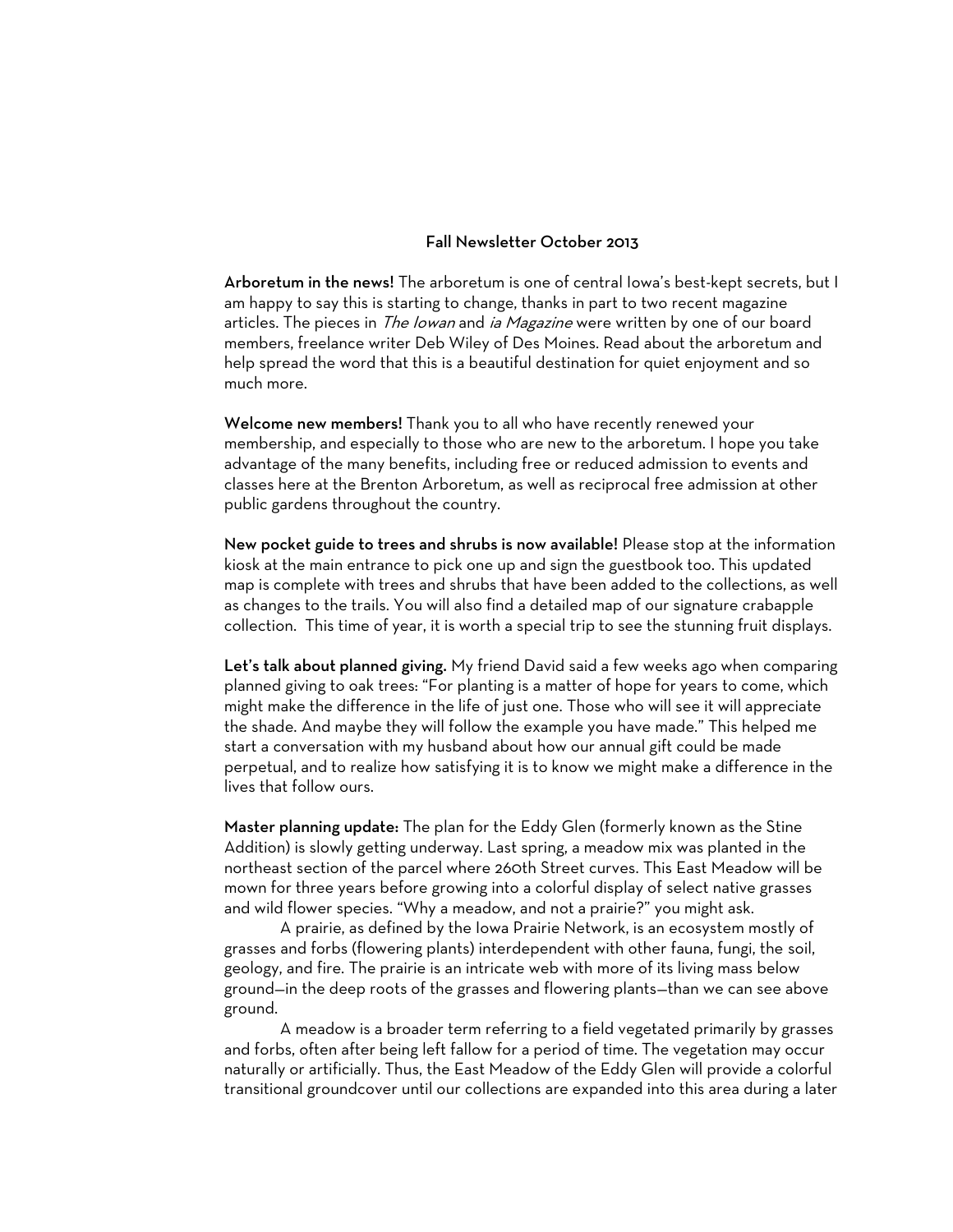

Autumn foliage of the shingle oak, Quercus imbricaria. Photo by Craig Shives.

phase of the project. In the meantime, invasive woody plants are being removed from the Glen to prepare for next phases. Stay tuned!

Volunteer opportunities abound. I was recently asked what type of work does an arboretum volunteer do. Oh, where to begin! I asked what her interests were, which led to a conversation about numerous volunteer possibilities. Go to our website, www.thebrentonarboretum.org/support/ volunteer, to see a list. A sincere THANK YOU to those special members who help us year after year with mowing, tagging, weeding, photography and so much more. One of our volunteers, Craig Shives, now comes out weekly to photograph the arboretum.

"The Brenton Arboretum is a jewel in our midst. I discovered it in the Fall of 2010 while driving the countryside on a beautiful autumn day. I picked up a brochure listing volunteer opportunities and made a mental note to follow-up the next Spring. While most of my "follow-up" notes never experience an actual follow-up, this one did. For the last two and one-half years I have been roaming the Arboretum on nearly a weekly basis in an effort to photograph all the trees and shrubs in all the seasons. It is a large task, but it is an exciting and gratifying undertaking. Volunteering at the Arboretum is ideal for anyone who likes nature and spending time outdoors. You will find a staff passionate about trees and the mission of the Arboretum. I highly recommend the experience."

Outreach continues for children. As I write this letter, a mob of happy first-graders is invading the Vista Room for a sack lunch before heading back to school after a morning of learning. In unison, they enthusiastically tell me about the seeds and trees they saw today. So far this year, our programs have touched 964 children. With your continued support, we will continue to remove the barriers such as transportation and a lack of awareness of our programs, which prevent them from experiencing nature at the arboretum.

Seasonal characteristics of the trees such as spring blooms and fall color are easy to notice when on display. I know most of us may not want to think about it just yet, but even winter



Local first graders busy learning about trees under the Pavilion. Photo by Lee Goldsmith.

reminds us of characteristics that we may have forgotten about, such as the rugged, almost spooky outline of *Catalpa* (sometimes called the Halloween tree), the colorful exfoliating bark of *Betula*, or the bright yellow *Salix* twigs that gracefully drape to the ground. And let's not forget about the conifers that add structure and contrast to the winter landscape. I invite you to visit the arboretum in every season, especially fall and winter, to study the characteristics that are on display at that time.

Good luck, Lee! Lee Goldsmith is stepping away from her position as director of education & outreach. During Lee's tenure, educational offerings expanded, volunteer programs grew, and new events were added. Please join me in wishing her the best of luck with her new endeavors.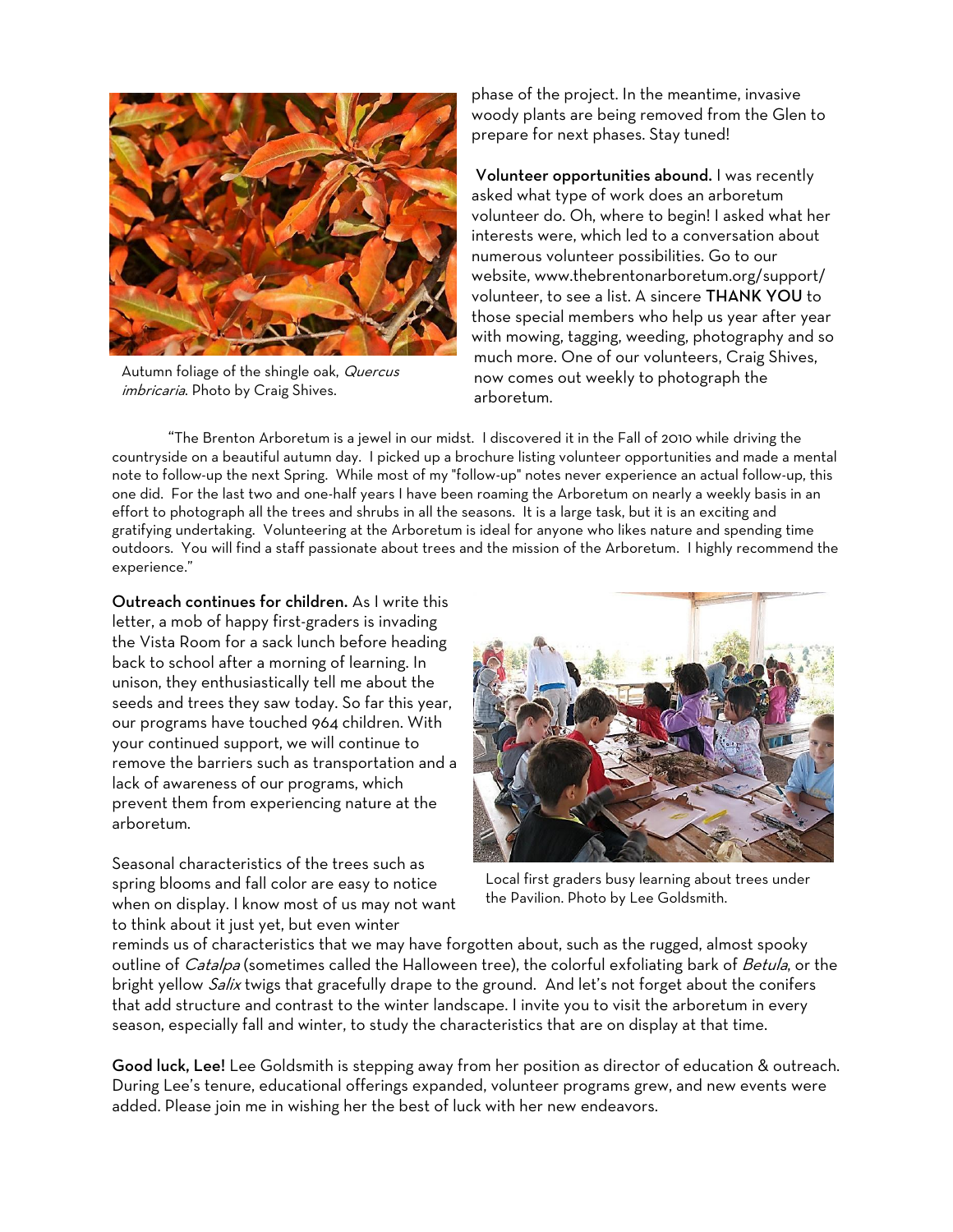

Green hickory nuts from the shagbark hickory, Carya ovatus. Photo by Andy Schmitz.

It's the year of the hickory! By Andy Schmitz, Director of Horticulture & General Manager

The Brenton Arboretum grows all the native Iowa hickories, including shagbark, bitternut, shellbark, pecan, mockernut, and pignut. This year three of these species are in fruit at the arboretum.

Our pecan trees have produced nuts for a few years now, but for the first time at the arboretum, we have seven shagbark hickory trees and five bitternut hickory trees in fruit.

I read that it takes 15 to 20 years for a hickory to grow from a seed to fruiting tree. One of our shagbark hickories (tree #2003-139) was

collected from a wild tree in Black Hawk County, Iowa, in the fall of 2001. A mere thirteen growing seasons after a seed was planted in the spring of 2002, it's producing nuts!

You can view this fine specimen at the northwest corner of Overlook Pond along with several other fruiting shagbark hickory trees growing there.

The bitternut hickory trees are located in the southwest corner of the arboretum. If you are over there, take a look at tree #1998-182, which has more than 100 nuts visible at eye level. Stop by to see the fruits soon, then definitely return to view the exceptional, clean-yellow fall color of the bitternut hickory.

The pecan trees are just east of the bitternuts, and several of those accessions are fruiting as well. Hopefully, we will not have to wait too many more years before the shellbark, mockernut, and pignut trees set seed.

Writing about and looking at all these gorgeous hickory nuts got me thinking of my favorite pie, pecan. I'll have to get my Grandma's recipe, the one she always made for Thanksgiving dinner, but instead of pecan pie, I'll probably make hickory pie, as all the nuts of these species are edible. However, some are not as sweet as others, especially the bitternut hickory. The meat of this nut is edible, but bitter.

Watch for Andy's column on the importance of provenance in the Spring 2014 newsletter.

In closing, keep your eye on us as we continue our mission-driven work that endeavors to connect people with the natural world of trees. Your continued support makes it all possible. Thank you!

Sincerely,

LynnKubn

Lynn Kuhn Executive Director

P.S. As you ponder your holiday gift giving, remember an arboretum membership is perfect for a loved-one, co-worker or friend you want to experience one of Iowa's best-kept secrets.